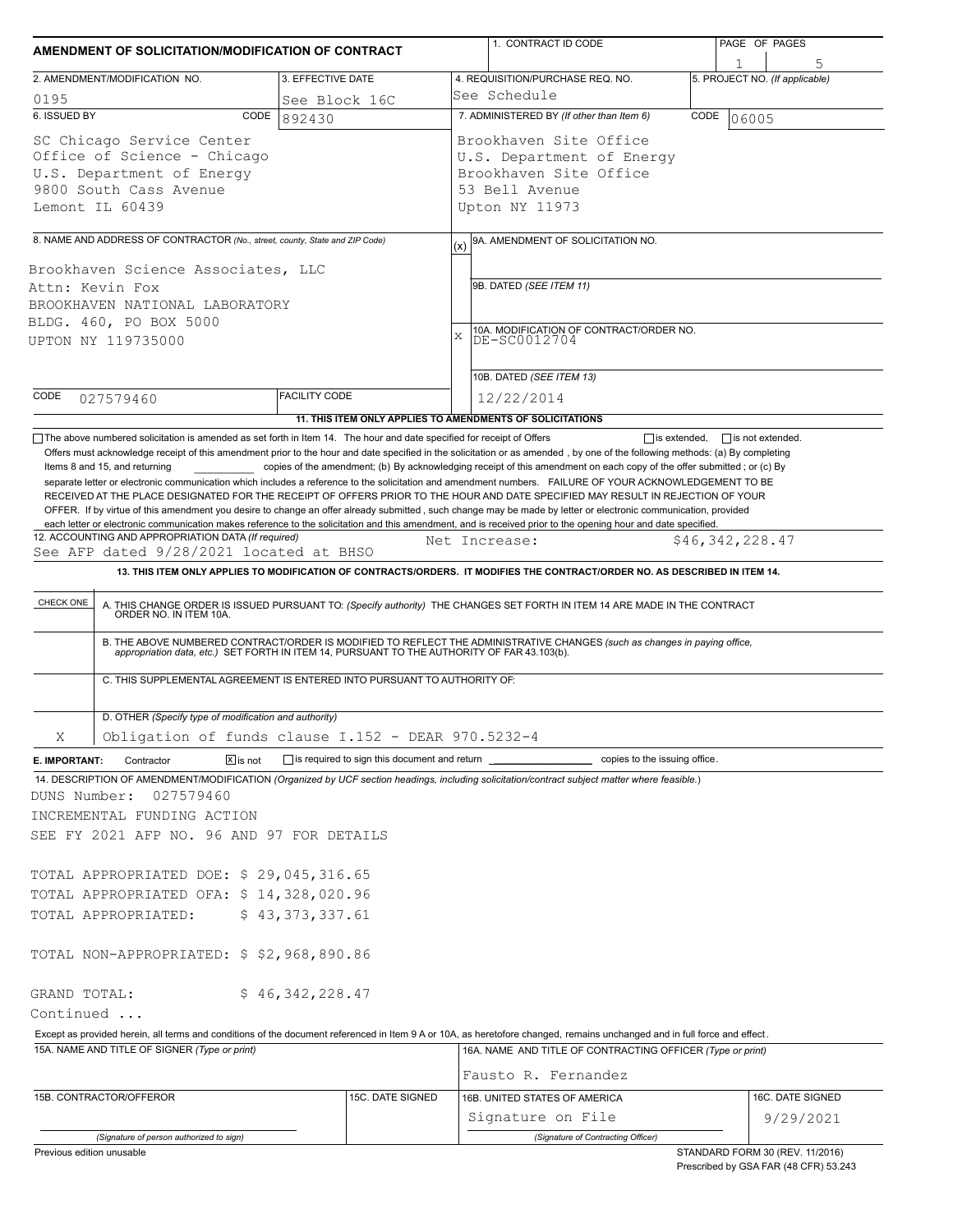**CONTINUATION SHEET** DE-SC0012704/0195 REFERENCE NO. OF DOCUMENT BEING CONTINUED **Example 2008** PAGE OF

NAME OF OFFEROR OR CONTRACTOR

Brookhaven Science Associates, LLC

| ITEM NO.<br>(A) | SUPPLIES/SERVICES<br>(B)                                                                                                                  | QUANTITY UNIT<br>(C) | (D) | <b>UNIT PRICE</b><br>(E) | <b>AMOUNT</b><br>(F) |
|-----------------|-------------------------------------------------------------------------------------------------------------------------------------------|----------------------|-----|--------------------------|----------------------|
|                 |                                                                                                                                           |                      |     |                          |                      |
|                 | PREVIOUS CONTRACT AMOUNT: \$4,561,473,339.77<br>\$4,607,815,568.24<br>NEW CONTRACT AMOUNT:                                                |                      |     |                          |                      |
|                 | INFORMATION LISTED BELOW IS AUTO-GENERATED<br>CONTENT BY STRIPES:<br>LIST OF CHANGES:                                                     |                      |     |                          |                      |
|                 | Reason for Modification: Funding Only Action<br>Total Amount for this Modification: \$46,342,228.47<br>New Total Amount for this Version: |                      |     |                          |                      |
|                 | \$4,607,815,568.24<br>New Total Amount for this Award: \$4,607,815,568.24                                                                 |                      |     |                          |                      |
|                 | Obligated Amount for this Modification:<br>\$46,342,228.47                                                                                |                      |     |                          |                      |
|                 | New Total Obligated Amount for this Award:<br>\$4,607,815,568.24                                                                          |                      |     |                          |                      |
|                 | Security Classification Changed<br>from Not Specified /Other                                                                              |                      |     |                          |                      |
|                 | to For Official Use Only<br>CHANGES FOR LINE ITEM NUMBER: 1                                                                               |                      |     |                          |                      |
|                 | Description changed from PERFORMANCE-BASED<br>CONTRACT FOR MANAGEMENT AND OPERATION OF                                                    |                      |     |                          |                      |
|                 | BROOKHAVEN NATIONAL LABORATORY. to COVID-19 -<br>\$50,025.05 FOR LIGHT SOURCE EXTRAORDINARY                                               |                      |     |                          |                      |
|                 | OPERATIONS IN RESPONSE TO COVID-19<br>PERFORMANCE-BASED CONTRACT FOR MANAGEMENT AND                                                       |                      |     |                          |                      |
|                 | OPERATION OF BROOKHAVEN NATIONAL LABORATORY.                                                                                              |                      |     |                          |                      |
|                 | Total Amount changed from \$4,561,473,339.77 to<br>\$4,607,815,568.24                                                                     |                      |     |                          |                      |
|                 | Obligated Amount for this Modification:<br>\$46,342,228.47                                                                                |                      |     |                          |                      |
|                 | Security Classification Changed<br>from Not Specified /Other                                                                              |                      |     |                          |                      |
|                 | to For Official Use Only                                                                                                                  |                      |     |                          |                      |
|                 | CHANGES FOR DELIVERY LOCATION: 06005                                                                                                      |                      |     |                          |                      |
|                 | Amount changed from \$4,561,473,339.77 to<br>\$4,607,815,568.24                                                                           |                      |     |                          |                      |
|                 | NEW ACCOUNTING CODE ADDED:<br>Account code:                                                                                               |                      |     |                          |                      |
|                 | $-0000000$                                                                                                                                |                      |     |                          |                      |
|                 | Fund 00000                                                                                                                                |                      |     |                          |                      |
|                 | Appr Year 0000<br>Allottee 00                                                                                                             |                      |     |                          |                      |
|                 | Reporting Entity 000000<br>Object Class 00000                                                                                             |                      |     |                          |                      |
|                 | Continued                                                                                                                                 |                      |     |                          |                      |
|                 |                                                                                                                                           |                      |     |                          |                      |
|                 |                                                                                                                                           |                      |     |                          |                      |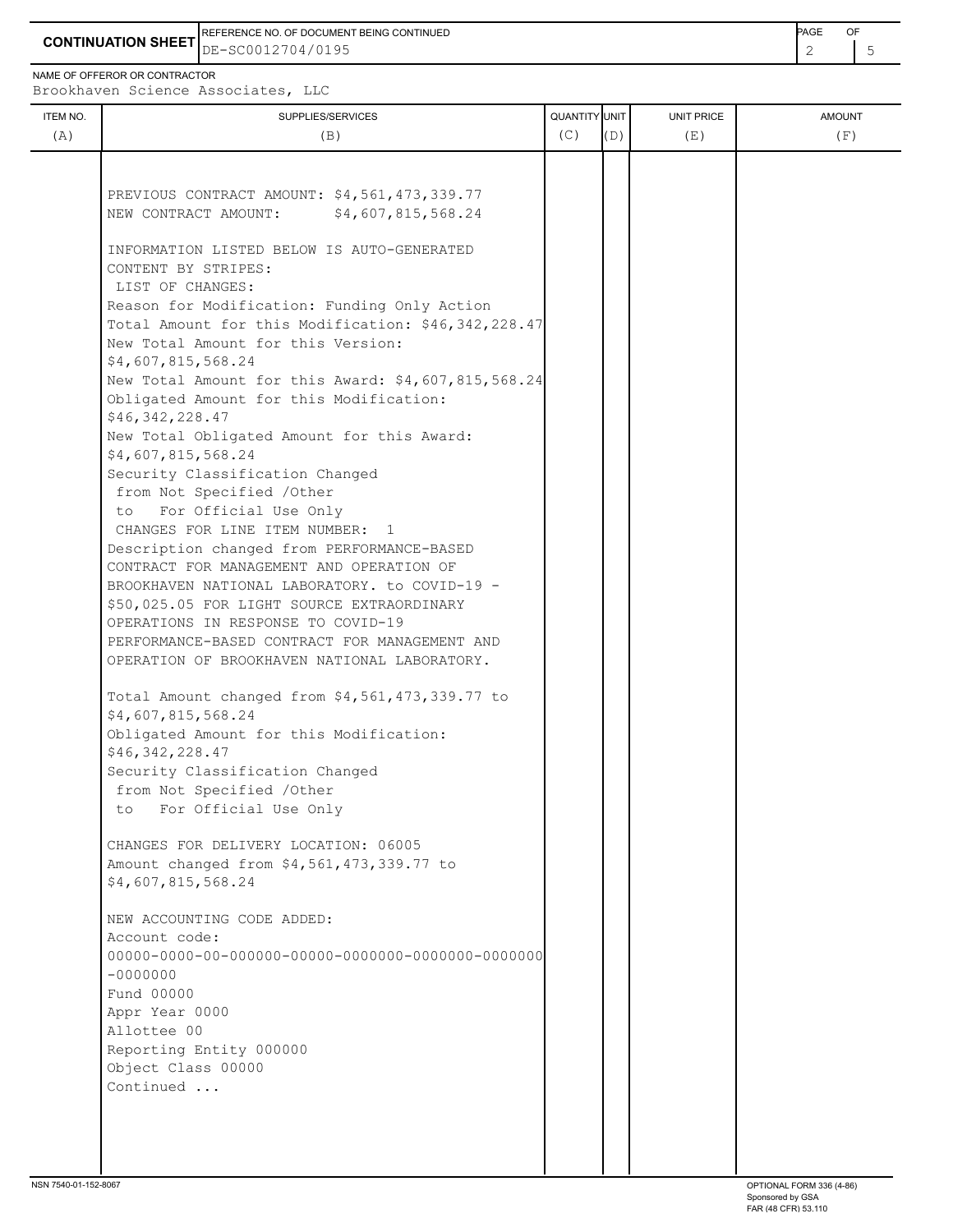**CONTINUATION SHEET** DE-SC0012704/0195 REFERENCE NO. OF DOCUMENT BEING CONTINUED<br>DE-SC0012704/0195 3 5

NAME OF OFFEROR Brookhaven

|          | \ME OF OFFEROR OR CONTRACTOR<br>rookhaven Science Associates, LLC |                      |            |            |               |
|----------|-------------------------------------------------------------------|----------------------|------------|------------|---------------|
| ITEM NO. | SUPPLIES/SERVICES                                                 | <b>QUANTITY UNIT</b> |            | UNIT PRICE | <b>AMOUNT</b> |
| (A)      | (B                                                                | C.                   | $\sqrt{2}$ | (Ε         |               |

| (A) | (B)                                                    | (C) | (D) | (E) | (F) |
|-----|--------------------------------------------------------|-----|-----|-----|-----|
|     | Program 0000000                                        |     |     |     |     |
|     | Project 0000000                                        |     |     |     |     |
|     | WFO 0000000                                            |     |     |     |     |
|     | Local Use 0000000                                      |     |     |     |     |
|     | Quantity: 0                                            |     |     |     |     |
|     | Amount: \$2,968,890.86                                 |     |     |     |     |
|     | Percent: . 06443                                       |     |     |     |     |
|     | Subject To Funding: N                                  |     |     |     |     |
|     | Payment Address:                                       |     |     |     |     |
|     | Payment - Direct Payment<br>from U.S. Dept of Treasury |     |     |     |     |
|     |                                                        |     |     |     |     |
|     | NEW ACCOUNTING CODE ADDED:                             |     |     |     |     |
|     | Account code:                                          |     |     |     |     |
|     |                                                        |     |     |     |     |
|     | $-00000000$                                            |     |     |     |     |
|     | Fund 00000                                             |     |     |     |     |
|     | Appr Year 0000                                         |     |     |     |     |
|     | Allottee 00                                            |     |     |     |     |
|     | Reporting Entity 000000                                |     |     |     |     |
|     | Object Class 00000                                     |     |     |     |     |
|     | Program 0000000                                        |     |     |     |     |
|     | Project 0000000                                        |     |     |     |     |
|     | WFO 0000000                                            |     |     |     |     |
|     | Local Use 0000000                                      |     |     |     |     |
|     | Quantity: 0                                            |     |     |     |     |
|     | Amount: \$28,995,291.60                                |     |     |     |     |
|     | Percent: . 62926                                       |     |     |     |     |
|     | Subject To Funding: N                                  |     |     |     |     |
|     | Payment Address:                                       |     |     |     |     |
|     | Payment - Direct Payment<br>from U.S. Dept of Treasury |     |     |     |     |
|     |                                                        |     |     |     |     |
|     | NEW ACCOUNTING CODE ADDED:                             |     |     |     |     |
|     | Account code:                                          |     |     |     |     |
|     |                                                        |     |     |     |     |
|     | $-0000000$                                             |     |     |     |     |
|     | Fund 00000                                             |     |     |     |     |
|     | Appr Year 0000                                         |     |     |     |     |
|     | Allottee 00                                            |     |     |     |     |
|     | Reporting Entity 000000                                |     |     |     |     |
|     | Object Class 00000                                     |     |     |     |     |
|     | Program 0000000                                        |     |     |     |     |
|     | Project 0000000                                        |     |     |     |     |
|     | WFO 0000000                                            |     |     |     |     |
|     | Local Use 0000000<br>Quantity: 0                       |     |     |     |     |
|     | Amount: \$14,328,020.96                                |     |     |     |     |
|     | Continued                                              |     |     |     |     |
|     |                                                        |     |     |     |     |
|     |                                                        |     |     |     |     |
|     |                                                        |     |     |     |     |
|     |                                                        |     |     |     |     |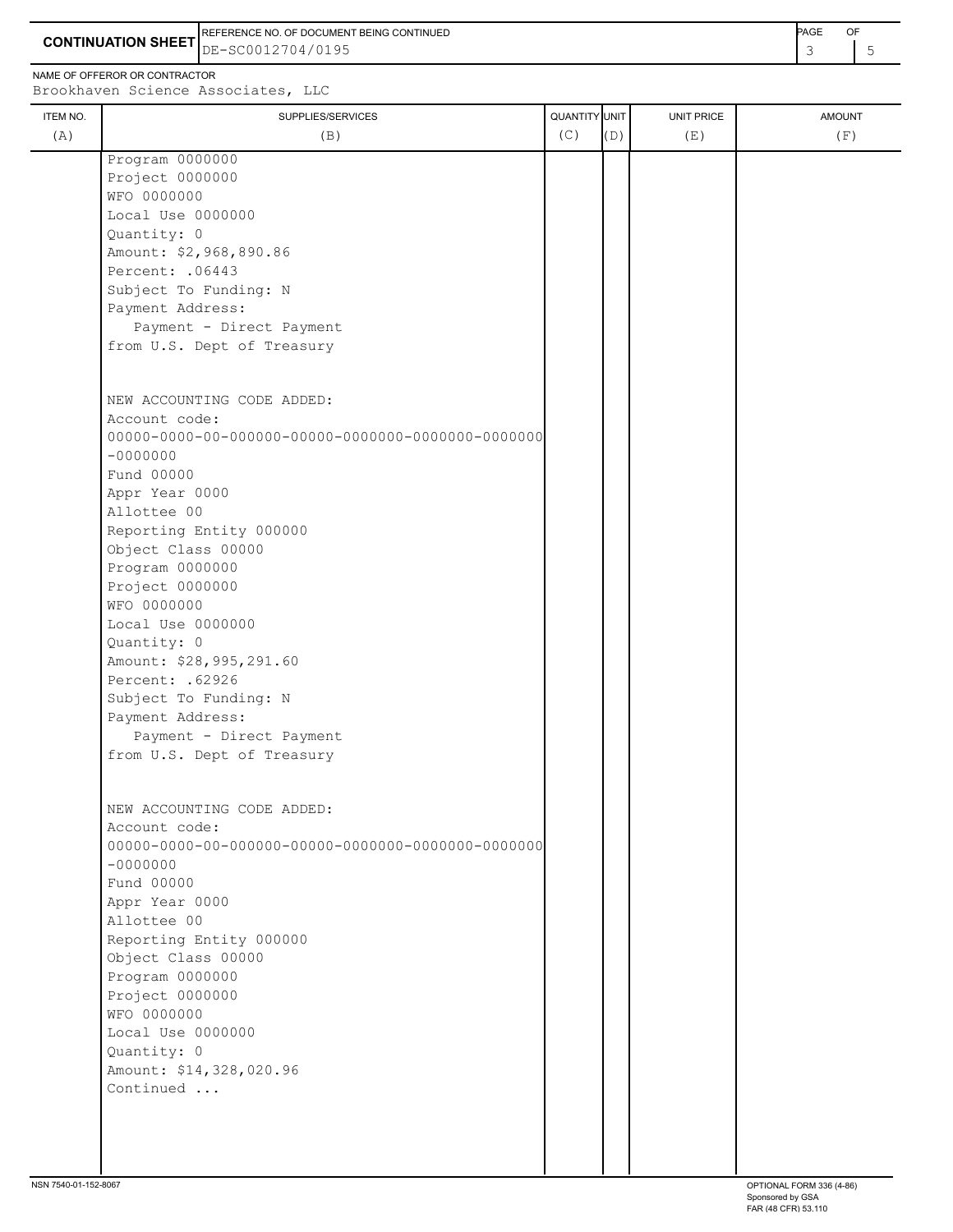**CONTINUATION SHEET** DE-SC0012704/0195 REFERENCE NO. OF DOCUMENT BEING CONTINUED **A CONTINUED PAGE OF PAGE OF PAGE OF PAGE** 

NAME OF OFFEROR OR CONTRACTOR

ITEM NO. ┃ SUPPLIES/SERVICES UNIT PRICE AMOUNT Brookhaven Science Associates, LLC (A)  $(B)$  (B)  $(C)$   $(D)$  (E)  $(E)$  (F) Percent: .31095 Subject To Funding: N Payment Address: Payment - Direct Payment from U.S. Dept of Treasury NEW ACCOUNTING CODE ADDED: Account code: 00000-0000-00-000000-00000-0000000-0000000-0000000 -0000000 Fund 00000 Appr Year 0000 Allottee 00 Reporting Entity 000000 Object Class 00000 Program 0000000 Project 0000000 WFO 0000000 Local Use 0000000 Quantity: 0 Amount: \$50,025.05 Percent: .00109 Subject To Funding: N Payment Address: Payment - Direct Payment from U.S. Dept of Treasury Payment: Payment - Direct Payment from U.S. Dept of Treasury Period of Performance: 01/05/2015 to 01/04/2025 Change Item 00001 to read as follows(amount shown is the total amount): 00001 COVID-19 - \$50,025.05 FOR LIGHT SOURCE | | | | | | | 4,607,815,568.24 EXTRAORDINARY OPERATIONS IN RESPONSE TO COVID-19 PERFORMANCE-BASED CONTRACT FOR MANAGEMENT AND OPERATION OF BROOKHAVEN NATIONAL LABORATORY. Requisition No: 15SC000589, 15SC000669, 15SC000872, 15SC001137, 15SC001330, 15SC001516, 15SC001560, 15SC001693, 15SC001707, 15SC001882, 15SC002028, 15SC002048, 15SC002326, 16SC000110, 16SC000295, 16SC000469, 16SC000682, 16SC000873, 16SC001055, 16SC001246, 16SC001403, 16SC001583, 16SC001751, 16SC001978, 16SC002223, 17SC000059, Continued ...